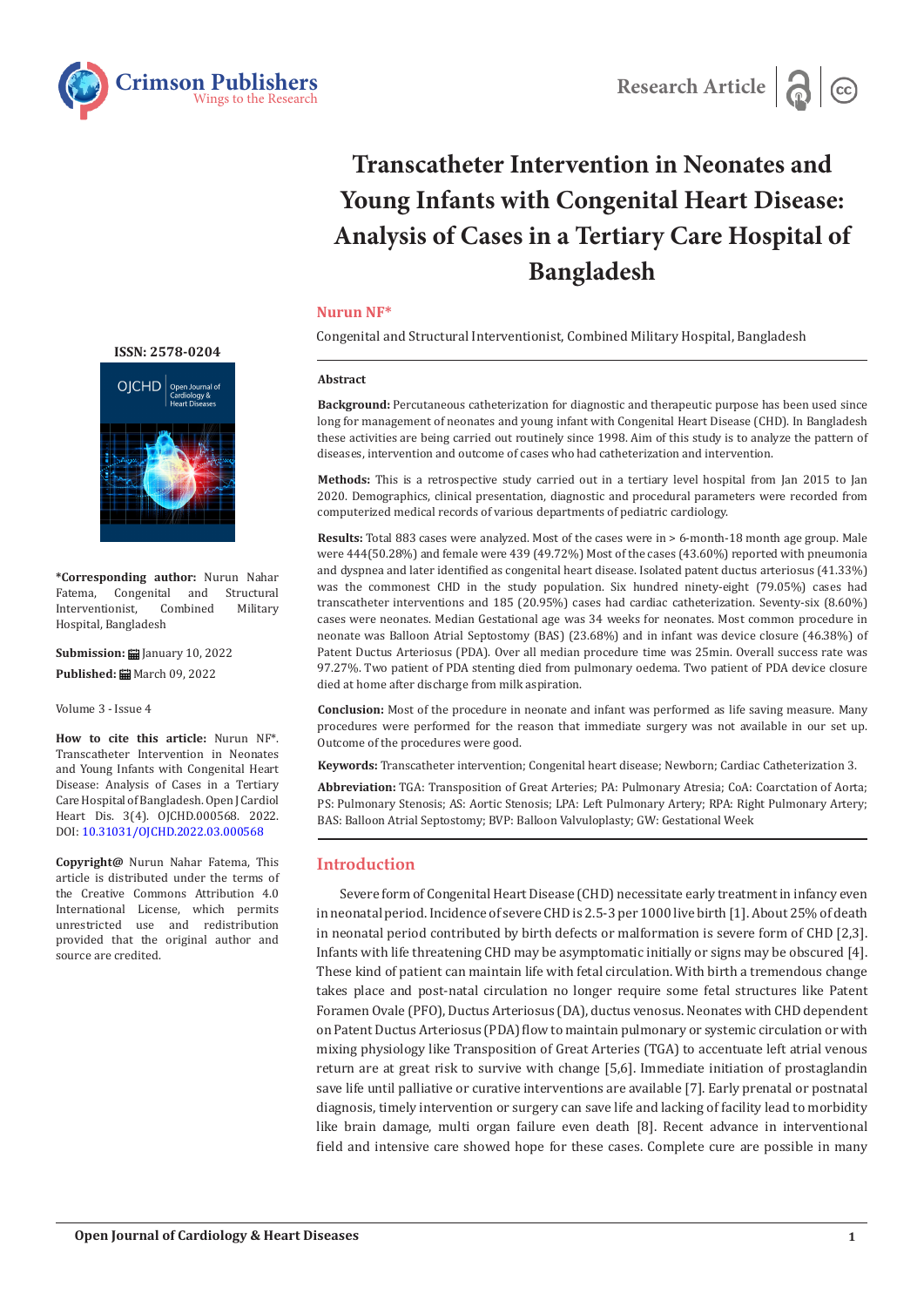disease like critical Pulmonary Stenosis (PS), Coarctation of Aorta (CoA), Aortic Stenosis (AS), PDA, Some Atrial Septal Defect (ASD secundum) and some Ventricular Septal Defect (VSD) cases. With time percutaneous intervention in neonates and children reached higher success rate with lower morbidity compared to surgery in newborn or young infant [9]. This study was intended to analyze the outcome of neonates and young infant with CHD who had undergone various types of intervention.

## **Materials and Methods**

This retrospective study was carried out in two tertiary care hospitals of Bangladesh from January 2015 to January 2020. All patient up to 18 months of age and had undergone cardiac catheterization or transcatheter intervention were included in the study. Pericardiocentesis and temporary pacing was excluded. Informed written consent from the parents or guardian was taken. The study was approved by the ethical committee of the above hospital (Lab Aid Cardiac hospital)

#### **Data collection**

Demographic data, diagnosis, clinical data, echocardiography and angiography reports, transcatheter intervention, complications, outcome, duration of hospital stay were analyzed. In ductus dependent circulations, prostaglandin infusion was started. But infusion was stopped two hours before procedure. Infusion pump was standby to restore if patients' saturation dropped.

#### **Sedation**

 Whole procedure was performed under deep sedation or general anesthesia for intubated patients. To avoid respiratory depression, cocktail or combination of minimum doses of two to three drugs were used. Injection Ketamine, Injection Midazolum and Injection Phenobarbitone were used in most of the cases. General anesthesia was used in eight intubated neonates.

## **Procedure**

Only arterial access line was used for PDA stenting in pulmonary atresia and intact ventricular septum type of cases. In emergency Balloon Atrial Septostomy (BAS) cases, only venous access was used. For Neonatal Coarctation of Aorta (CoA), only arterial access line was used. For rest cases both arterial and venous access was used unless otherwise failed. Angiography was performed in specific site and haemodynamic data recorded. Interventions were performed following standard steps under Echocardiography and fluoroscopic guidance. Procedure time, fluoroscopy time and complications encountered were noted. Heparin infusion was continued for 48 hours after procedure in PDA stenting, Right Ventricular Outflow Tract (RVOT) stenting cases. Later Aspirin was initiated at 3-5mg/kg/day dose. For ASD and VSD device closure, two more doses of heparin at 50ml/kg doses were given after 4 and 8 hours of the procedure. Aspirin was started at 5mg/kg/day single dose for 06 months. For Coarctation balloon dilatation, one

more dose of heparin, 50mg/kg was given after 4 hours and aspirin was advised for 03 months. All patient other than PDA stenting & RVOT stenting were discharged after 24 hours. All stenting cases and intubated cases were discharged once they settled. Follow up at 1,3,6,9,12,18,24 month were advised with ECG, CXR and Echocardiography.

#### **Statistical analysis**

All statistical analysis were performed in MS-Excel spread sheet. Quantitative variable are shown as median and range and categorical variables as number and percentage. As it was a single variant study, no comparative testing were performed.

#### **Results**

Table 1 Out of 883 cases enrolled, 90 (10.19%) were in 0-02 months age group, 162 (18.34) were in 2-6 month age group and 631 (71.46%) were in more than 06 month age group. Body weight of 92 (10.42%) cases were less than 03kg, 43.60% cases were in between 3-6kg and 45.98% cases were more than 06kg. About 45.98% cases were full term at birth. Figure 1 showed Pattern of presentation in study population. Dyspnea and pneumonia (43.60%) was the commonest presentation followed by failure to thrive (28. 77%) and cyanosis in 6.34%. Table 2 showed pattern of disease. Isolated PDA was the commonest disease (41.33%) followed by Isolated ASD (8.38%) PS (6.34%), Coarctation of aorta (5.21%), ASD & PS (5.78%), VSD 5.66%, TOF 3.92% etc. Table 3 Showed separate analysis of neonates in study population. Nineteen (25%) cases were in less than 07 days age group, 10 (13.16%) were in 7-14 days group and 47 (61.94%) cases were in more than 14 days age group. Age pattern indicates delay in diagnosis in neonatal critical cases. Most of the cases were preterm and in 32-37 gestational weeks  $(61.84%)$  (GW). Male were more  $(64.47%)$ , Weight of most of the cases were between 2.5-3.5kg (46.05%). TGA, pulmonary atresia and coarctation of aorta were the commonest CHDs (23.68%, 23.88%, 22.37%). BAS was the commonest procedure (23.68%) followed by PDA stenting and coarctoplasty (21.05%), Among complications, pulse loss was highest (7.88%). Two cases of PDA stenting died from pulmonary oedema (2.63%). Figure 2 showed distribution of cases in catheterization laboratory. Transcatheter interventions were performed in 698 (79.05%) cases and diagnostic catheterization in 185(20.95%) cases. Table 4 showed pattern of interventions and outcome of the cases. PDA device closure was commonest (50.14%) followed by BVP PS (9.51%), ASD device closure (9.46%), COA balloon angioplasty 5.21%, PDA Coil occlusion 6.25% etc. Two PDA devices were embolized and were referred to surgeon. One PDA stent was embolized but repositioned and 2nd stent implanted. Arrhythmia was noticed in two ASD, one Balloon valvuloplasty of Aortic & Pulmonary valve and one PDA stenting cases. Air embolism was noticed in one ASD device case. Pulmonary oedema was noticed in two PDA stenting cases and they expired later. PDA stenting cases had maximum five various types of complications including death. At one year follow up two PDA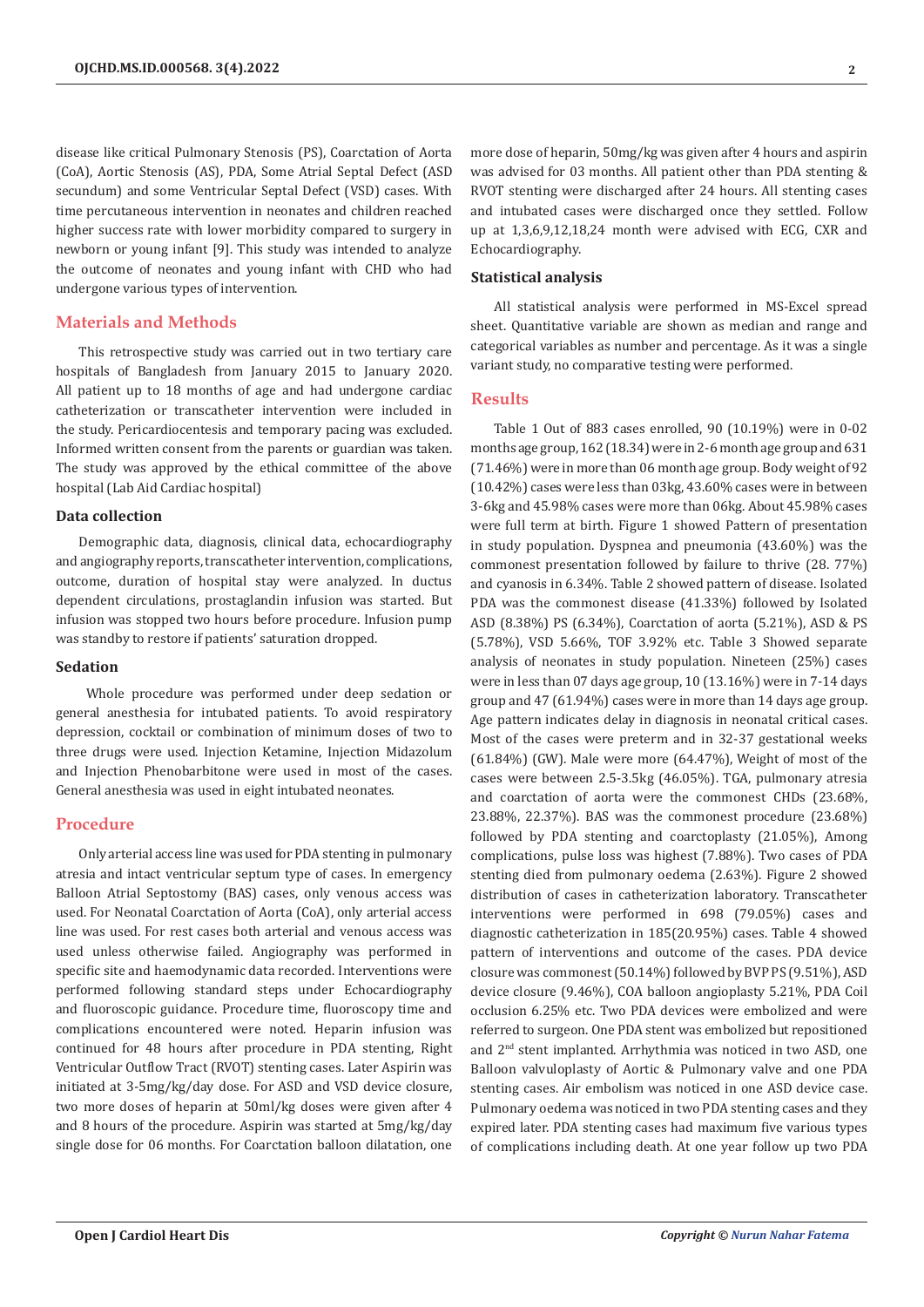device closure cases had mechanical obstruction at aortic end and balloon coarctoplasty was performed. Two PS and one CoA cases had restenosis and treated with balloon dilatation again Figure 3. showed cases who had double intervention. PDA device closure

and balloon coarctoplasty was performed in 0.23% cases and rest had combinations of ASD+PS, ASD+PDA, VSD+PDA, PDA+LPA, RPA and cured with device closure and balloon angioplasty and valvuloplasty.

| Sl. No       | <b>Age in Years</b> | Number $(\%)$  |     | Male $(\%)$            | Female (%) |                    | <b>Male to Female Ratio</b> |         |  |
|--------------|---------------------|----------------|-----|------------------------|------------|--------------------|-----------------------------|---------|--|
| $\mathbf{1}$ | $0 - 02 M$          | 90 (10.19%)    | 58  |                        | 32         |                    | 01:01.8                     |         |  |
|              | 02 M-06M            | 162 (18.34%)   | 94  | 444                    | 68         | 439<br>$(49.72\%)$ |                             | 01:01.0 |  |
|              | $> 06M-18M$         | 631 (71.46%)   | 292 | (50.28%)<br>339        |            | 01:01.4<br>01:00.9 |                             |         |  |
|              |                     | <b>Body Wt</b> |     | <b>Gestational Age</b> |            |                    |                             |         |  |
| $\mathbf{2}$ | $03Kg$              | 92 (10.42%)    |     | <32 weeks              |            |                    | 63 (7.13%)                  |         |  |
|              | $03-05$ Kg          | 385 (43.60%)   |     | 32 - < 37 Weeks        |            |                    | 285 (32.28%)                |         |  |
|              | $>05$ Kg            | 406 (45.98%)   |     | >37 Weeks              |            |                    | 535 (60.59%)                |         |  |

Table 1: Age and sex distribution of patients (N=883).

Table 2: Pattern of diseases among study population. N= 883

| Sl no          | <b>Transcatheter Intervention</b> | Number $(\%)$ | Sl no          | <b>Transcatheter Intervention</b> | Number (%) |
|----------------|-----------------------------------|---------------|----------------|-----------------------------------|------------|
|                | PDA & associated diseases         |               | 6              | AS                                | 8(0.91)    |
|                | <b>Isolated PDA</b>               | 365 (41.33)   | $\overline{7}$ | AV Canal DORV                     | 8(0.91)    |
|                | PDA, ASD/PFO                      | 51 (5.78)     | 8              | TOF                               | 35 (3.96)  |
| $\mathbf{1}$   | PDA ASD, VSD, PFO                 | 8(0.91)       | 9              | PA, VSD, ASD                      | 11 (1.24)  |
|                | PDA, PS                           | 7(0.79)       | 10             | <b>DTGA</b>                       | 16 (1.81)  |
|                | PDA,AS                            | 4(0.45)       | 11             | VSD,PS,PDA                        | 1(0.11)    |
|                | PDA COA                           | 16 (1.81)     | 12             | PS,PDA,ASD                        | 1(0.11)    |
|                | ASD & associated condition        |               | 13             | PA, VSD, PDA                      | 18 (2.04)  |
| $\overline{2}$ | Isolated ASD Secundum             | 74 (8.38)     | 14             | TA, ASD, PDA                      | 6(0.68)    |
|                | ASD, PS                           | 17(1.93)      | 15             | <b>DORV</b>                       | 4(0.45)    |
|                | ASD, AS                           | 16            | DILV,TGA       | 1(0.11)                           |            |
|                | VSD & associated condition        |               | 17             | <b>IPAH</b>                       | 1(0.11)    |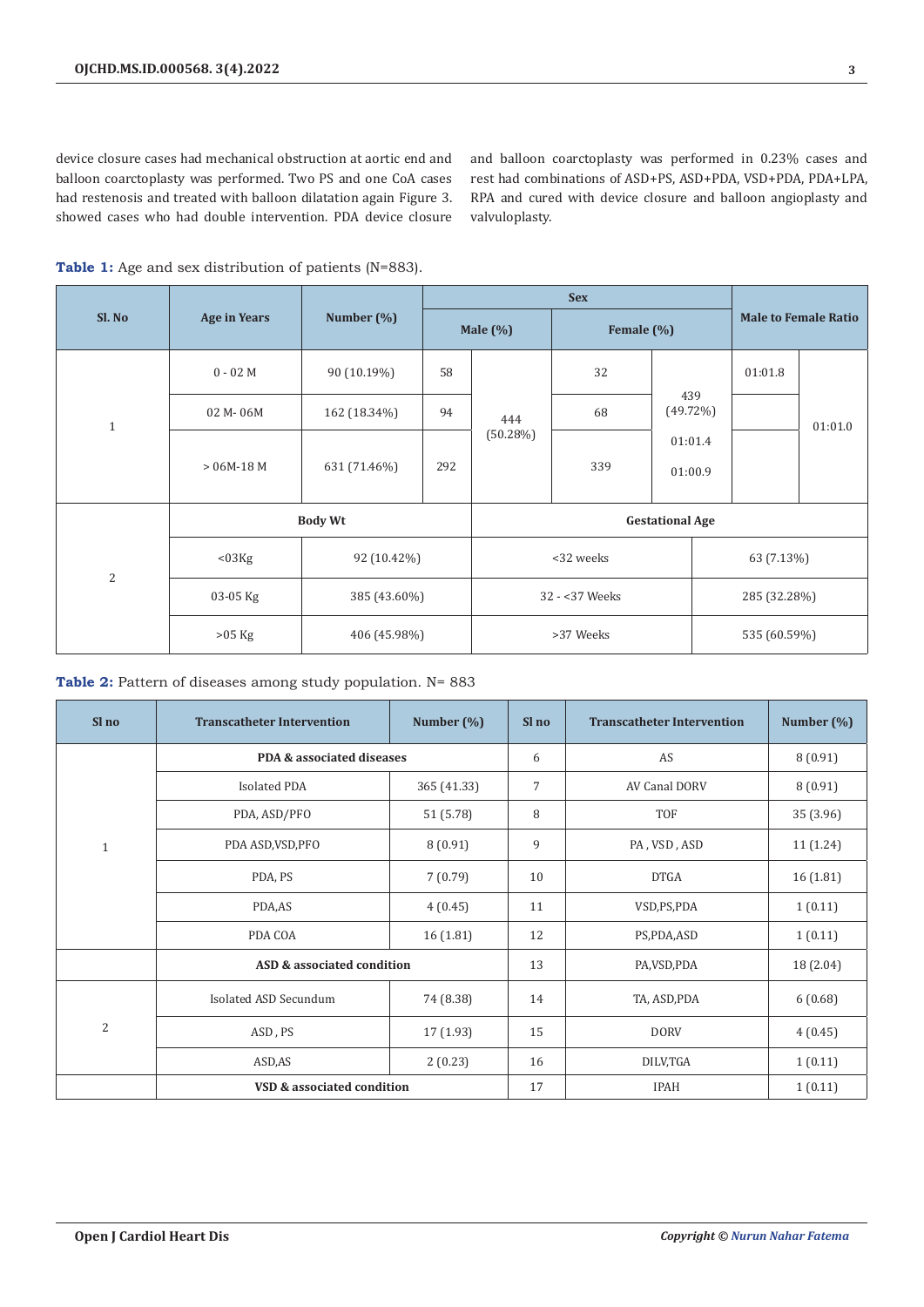|                | Isolated VSD | 50(5.66)  | 18 | Coronary Fistula       | 6(0.68) |
|----------------|--------------|-----------|----|------------------------|---------|
| 3              | VSD, PDA     | 26 (2.94) | 19 | Hypo Rt heart syndrome | 1(0.11) |
|                | VSD,PS       | 19(2.15)  | 20 | ASD, SV                | 1(0.11) |
|                | VSD,ASD      | 15(1.69)  | 21 | Ebstein anomaly        | 1(0.11) |
|                | COA, VSD     | 5(0.57)   | 22 | AP window              | 2(0.23) |
| $\overline{4}$ | COA          | 46 (5.21) | 23 | LPA, RPA stenosis      | 1(0.11) |
| 5              | PS           | 56 (6.34) |    |                        |         |
|                | Total        | 883       |    |                        |         |

Table 3: Analysis of neonates undergone transcatheter intervention and associated condition N= 76.

| Age No (%)                  | <b>G.W Number</b><br>$(%)$ Median 34<br>weeks | <b>Sex</b><br>M / F | Wt No $(\% )$                 | Dx No $(%)$                                                         | Intervention/<br>Cath No $(\% )$ | PGE1<br>No $(%)$              | <b>Median</b><br>Hosp<br>.Stay | <b>Complication No</b><br>(%) |                   |
|-----------------------------|-----------------------------------------------|---------------------|-------------------------------|---------------------------------------------------------------------|----------------------------------|-------------------------------|--------------------------------|-------------------------------|-------------------|
| 07 days 19 (25%)            | 28-32 Wks 13<br>(17.10)                       | Male 49<br>(64.47)  | $< 2.5$ Kg 28<br>(36.84)      | TGA 18<br>(23.68)                                                   | BAS 18 (23.68)                   |                               | Range<br>$(1-8D)$<br>03 days   | Pulse loss 6 (7.89)           |                   |
|                             |                                               |                     |                               | PA 18 (23.68)<br>(PA,ASD,PDA                                        | Stenting PDA 16<br>(21.05)       |                               |                                |                               |                   |
|                             |                                               |                     |                               | / PVA / PA VS-<br>D,PDA / PA in-<br>tact Septum /<br>DORV, Critical | COA angioplasty<br>16(21.05)     | 20<br>(26.32)                 |                                | Arrhythmia 2 (2.63)           |                   |
| $> 7-14$ days 10<br>(13.16) | >32-37 Wks 47<br>(61.84)                      |                     | $>2.5 - 3.5$ kg 35<br>(46.05) | PS / PA, AVCD /<br>TA,PA)                                           | BVP PS 10<br>(13.15)             |                               |                                |                               |                   |
|                             |                                               |                     |                               | CoA, ASD,<br>PDA / Severe<br>CoA17 (22.37)                          | BVP AS 4 (5.26)                  |                               |                                | Pulmonary edema<br>2(2.63)    |                   |
| >14-28 days 47<br>(61.84)   | $>37$ Wks 16<br>(21.05)                       |                     | Female 27<br>(35.53%)         |                                                                     | Critical PS 10<br>(13.16)        | <b>BAP,LPA RPA</b><br>1(1.32) |                                |                               | Hematoma 2 (2.63) |
|                             |                                               |                     | $>3.5$ kg 13(<br>17.10)       | Critical AS <sub>4</sub><br>(5.26)                                  | C. Cath 11                       |                               |                                |                               |                   |
|                             |                                               |                     |                               | LPA, RPA 1<br>(1.32)                                                | (14.47)                          |                               |                                | Death 2 (2.63)                |                   |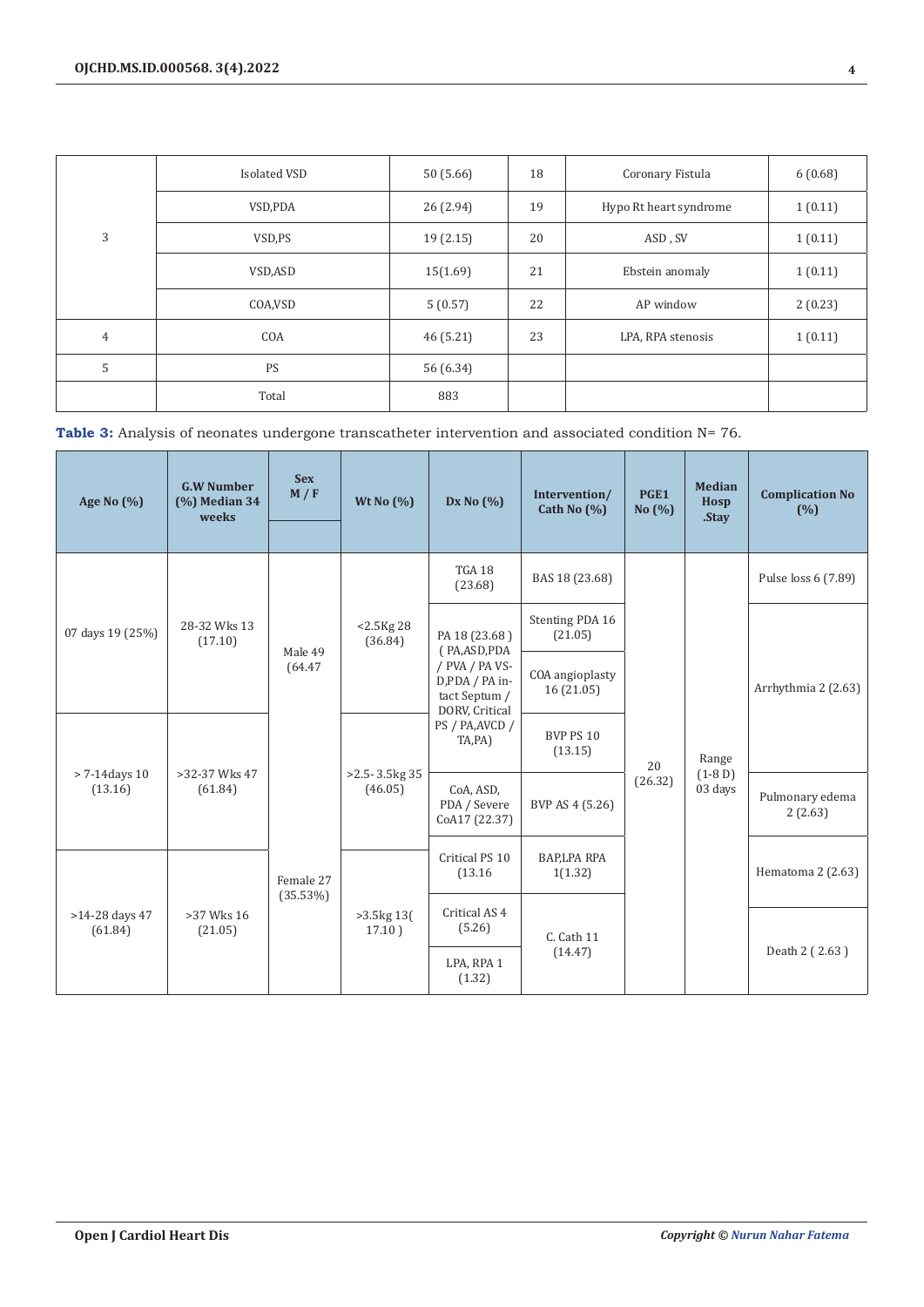|  | Table 4: Complications and outcome of various transcatheter interventions N-698. |  |  |  |  |  |
|--|----------------------------------------------------------------------------------|--|--|--|--|--|
|--|----------------------------------------------------------------------------------|--|--|--|--|--|

| Name of<br>Interven-<br>tion       | <b>No</b><br>(%)    | Em-<br>bo-<br>lism       | Ar-<br>rhyth-<br>mia     | Air<br>Embo-<br>lism     | Pulse<br>loss    | Hemato-<br>ma            | Pulmo-<br>nary<br>Oede-<br>ma | Proce-<br>dure<br><b>Time</b> | Anes-<br>thetic<br>Com-<br>plica-<br>tion | Post-<br>poned           | Success-<br>ful Out-<br>come | <b>Death within</b><br>1D//7D | <b>Follow</b><br>up 12<br>/18M |
|------------------------------------|---------------------|--------------------------|--------------------------|--------------------------|------------------|--------------------------|-------------------------------|-------------------------------|-------------------------------------------|--------------------------|------------------------------|-------------------------------|--------------------------------|
| ASD device<br>closure              | $70\,$<br>(10.02)   | $\overline{\phantom{a}}$ | $\mathbf{2}$             | $\mathbf{1}$             |                  |                          |                               |                               |                                           | $\overline{4}$<br>(0.57) | 66 (9.46)                    |                               |                                |
| VSD device<br>closure              | 18 (2.57)           | $\overline{a}$           |                          |                          |                  |                          |                               |                               |                                           | 6<br>(0.86)              | 12 (1.72)                    |                               |                                |
| PDA device<br>closure              | 354<br>(50.72)      | $\sqrt{2}$               |                          | $\overline{\phantom{a}}$ |                  |                          | $\overline{\phantom{a}}$      |                               | $\overline{\phantom{a}}$                  | $\overline{4}$<br>(0.57) | 350<br>(50.14)               | 0/2                           | $CoA-2$<br>/0                  |
| PDA coil<br>occlusion              | 55 (7.88)           | $\overline{a}$           |                          | $\overline{a}$           | $\sqrt{2}$       |                          | $\overline{\phantom{a}}$      |                               |                                           | $\overline{\phantom{a}}$ | 55 (6.23)                    |                               |                                |
| PDA stent-<br>ing                  | 25 (3.58)           | $\,1\,$                  | $\mathbf{1}$             | $\overline{\phantom{a}}$ | $\overline{4}$   | $\overline{\phantom{a}}$ | $\sqrt{2}$                    |                               | $\sqrt{2}$                                | $02\,$<br>(0.29)         | 23 (2.60)                    | Feb-00                        |                                |
| <b>RVOT</b><br>Stenting            | 10(1.43)            | $\,1\,$                  | $\overline{\phantom{a}}$ | $\overline{a}$           | $\overline{a}$   | $\overline{a}$           | $\overline{\phantom{a}}$      | 15-45<br>$\min$<br>Medi-      | $\overline{\phantom{a}}$                  | $\overline{\phantom{a}}$ | 10(1.13)                     |                               |                                |
| <b>BAS</b>                         | 22 (3.15)           | $\overline{\phantom{a}}$ | $\mathbf 1$              | $\overline{\phantom{a}}$ | $\overline{a}$   | $\overline{\phantom{a}}$ | $\overline{\phantom{a}}$      | an 25<br>$\min$               | $\sqrt{2}$                                | $\overline{\phantom{a}}$ | 22 (2.49)                    |                               | $\overline{\phantom{a}}$       |
| BVP for PS                         | $\bf 84$<br>(12.03) | $\overline{\phantom{a}}$ | $\mathbf{1}$             | $\overline{a}$           | $\overline{a}$   |                          | $\overline{a}$                |                               | $\overline{a}$                            | $\overline{\phantom{a}}$ | 84 (9.51)                    |                               | $\rm Re$<br>stenosis<br>2/0    |
| BVP for AS                         | 7(1.00)             | $\overline{\phantom{a}}$ | $\overline{\phantom{a}}$ | $\overline{\phantom{a}}$ | $\sqrt{2}$       | $\overline{\phantom{a}}$ | $\overline{a}$                |                               | $\overline{a}$                            | $\overline{\phantom{a}}$ | 5(0.57)                      |                               |                                |
| BAP of COA                         | 48 (6.88)           | $\overline{\phantom{a}}$ |                          | $\overline{\phantom{a}}$ | $\boldsymbol{6}$ | $\overline{a}$           | $\overline{a}$                |                               | $\overline{a}$                            | $\mathbf 1$<br>(0.14)    | 47 (<br>6.74)                |                               | $\rm Re~COA$<br>1/0            |
| Balloon<br>angioplasty<br>LPA, RPA | 4(0.57)             | ÷,                       |                          |                          |                  |                          |                               |                               |                                           |                          | 2(0.23)                      |                               |                                |
| Fistula<br>device<br>closure       | 1(0.14)             | ÷,                       |                          | $\overline{\phantom{a}}$ |                  |                          | $\overline{a}$                |                               |                                           | $\overline{\phantom{a}}$ | 1(0.11)                      |                               |                                |
| Total                              | 698                 | $\boldsymbol{4}$         | $\mathsf S$              | $\mathbf 1$              | 14               |                          | $\sqrt{2}$                    |                               | $\boldsymbol{4}$                          | $\overline{\phantom{a}}$ | 679<br>(97.27)               | 04(0.57%)                     | May-00                         |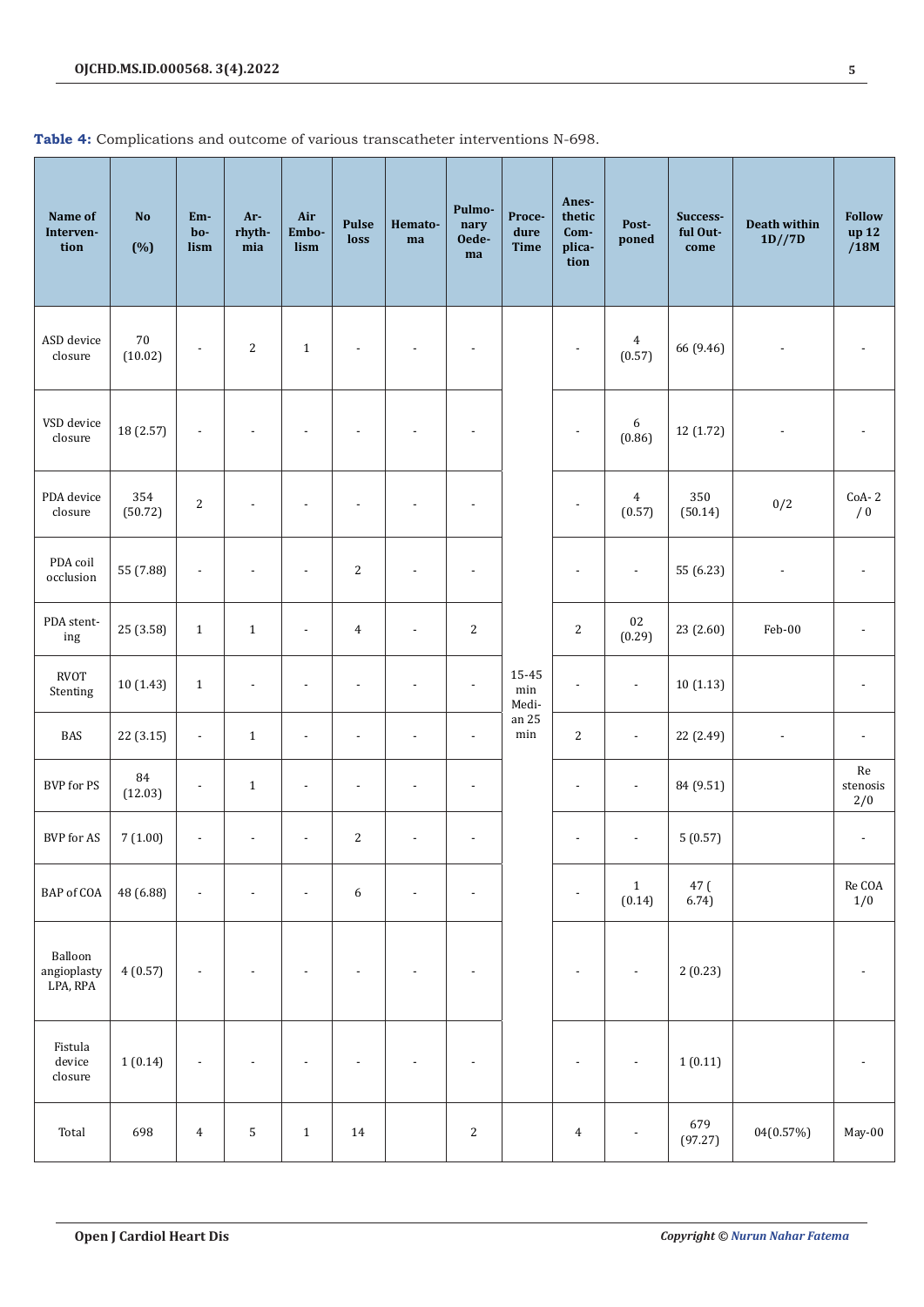

**Figure 1:** Pattern of clinical presentation N-883.



**Figure 2:** Distribution of cases in catheterization laboratory N=883.



**Figure 3:** Double Intervention in single setting in study cases N =7.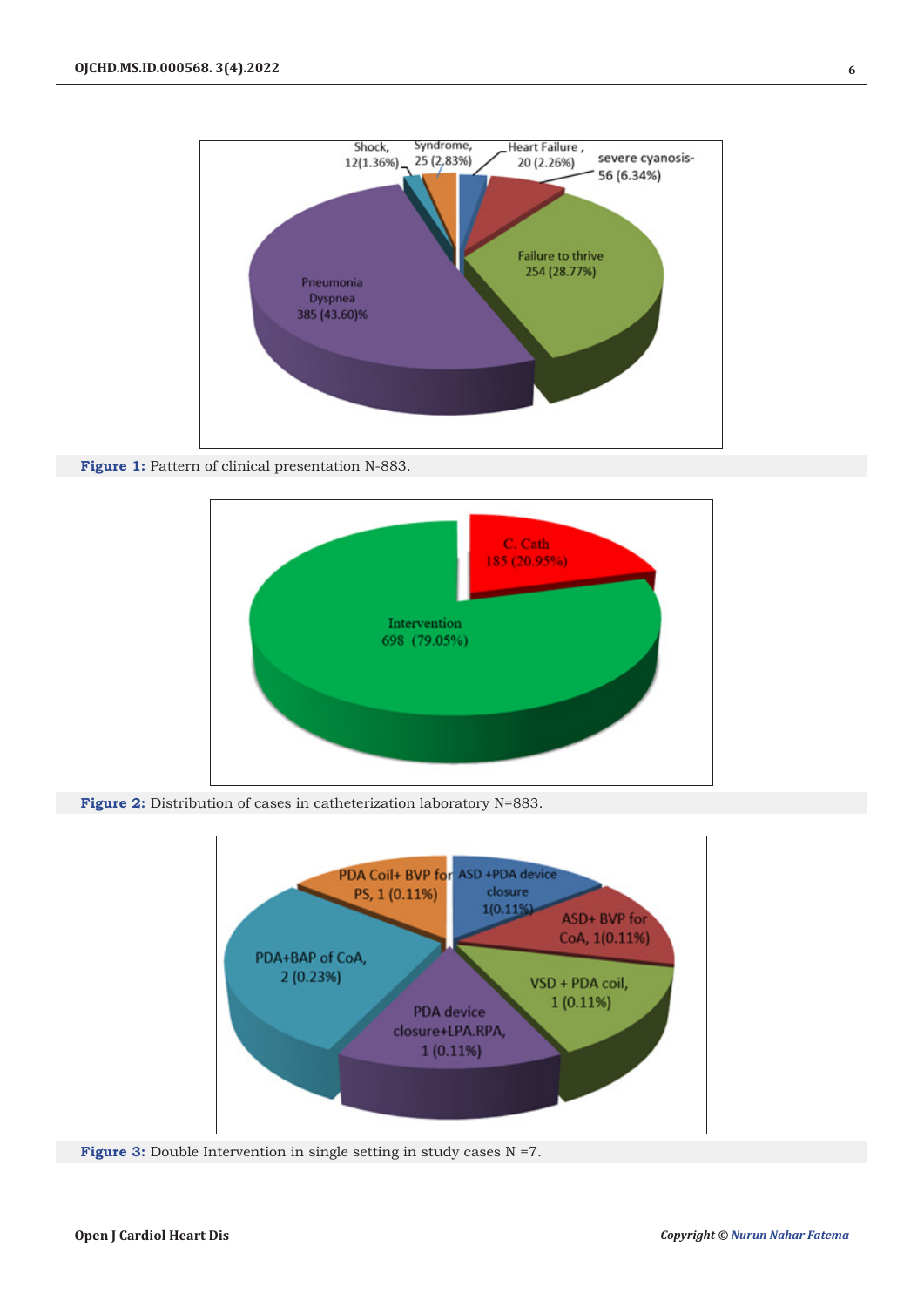## **Discussion**

CHD can be classified into three main categories on clinical consideration:

- A. Life threatening CHD where patient may die without early treatment.
- B. Clinically significant CHD where death is unlikely but timely intervention is mandatory.
- C. Clinically non-significant CHD which are anatomical defects of heart without much clinical significance [10].

Life threatening CHD usually manifest in neonatal period or in early infancy [11] Neonates or infants with life threatening heart defects may not have symptoms initially as they continue to depend on fetal structures like foramen oval or ductus arteriosus as long as they remain patent. Those neonates/infants are at great risk of collapse once ductus dependent pulmonary or systemic flow stops or mixing through PFO stops in diseases like Transposition of Great Arteries (TGA) [5,6]. In this retrospective study, out of 883 (100%) cases, only 76 (8.60%) patient were newborn which can reflect the scenario of medical care system in a developing country. Fetal diagnosis was established in 8 cases only which is the standard of care in first world country. Ignorance about CHD among care receivers and care givers, poverty, and lack of facility at grass root levels lead to delay in seeking help and referral to advance center. Many newborn die at home before reporting to health care providers. Male sex outnumbered female in this study 444(50.85%) which is similar to other study [5]. In majority of the cases parent or other household identified cyanosis, respiratory distress. Feeding difficulties or failure to gain weight and sorted medical advice. Some cases were referred from pediatrician as pneumonia for cardiac evaluation. Turners syndrome, Down syndrome, congenital rubella syndrome, Noonan,s syndrome were the reason for referral in some cases (Figure 1). Most common clinical manifestation in study cohort was dyspnea (43.60%). Commonest cause of respiratory distress in absence of lung disease is a large left to right shunt which also cause tachypnea, dyspnea, feeding difficulty, lack of weight gain etc. [4]. Cyanosis or decreased oxygen saturation after excluding respiratory cause is due to cyanotic CHD where there is mixing of blood and or decreased pulmonary blood flow. Hyperoxia test was used to differentiate cardiac cause in neonates like other study [1,7]. Neonates were admitted to NICU immediately and those with PDA dependent circulation were started with injection prostaglandin infusion. Gestational age of most of them were >32 weeks with median 34 weeks. (Table 3) Most of the neonate in this study were candidate for surgery but low birth weight, complexity of the situation, poor general condition, comorbidity was the contraindication like other studies [11]. Moreover, immediate surgical facility was not available in our set up. As a result, lifesaving and curative transcatheter treatment were preferred. Recently there has been a significant improvement in interventional management with availability of smaller size hard ware and recruitment of more and more lesions in the list. There

has been tremendous improvement in pre intervention and post intervention critical care management [12]. So survival of newborn/ infant is possible until they reach surgery. Some intervention like balloon coarctoplasty in neonate and infants were performed as surgical facility was not available. Later complete cure without any complications in all the cases encouraged the center to take it as first choice therapy [13,14]. In our set up and background we were depending on catheter based therapies for multiple reasons:

- A. Skilled team is available to manage cases
- B. Less expensive
- C. Less hospital stay
- D. Easy chance of repeatability
- E. Good outcome
- F. Lack of availability of surgical team for neonates & young infants. These are prevailed in many other places also [15]

Like Coarctation of Aorta (COA), closure of large tubular PDA in all infants and newborn were performed percutaneously as these cases were refused by all available center initially for surgical ligation. Excellent outcome of the cases led the centre to take it as first choice therapy [16,17]. In this retrospective study, common interventions performed in neonates were Balloon Atrial Septostomy (BAS), Balloon Coarctoplasty, Stenting of ductus arteriosus, Balloon pulmonary and aortic valvuloplasty, peroration of pulmonary valve with wire etc. Among these, coarctoplasty and balloon valvuloplasty were curative interventions (Table 3). BAS and PDA stenting cases were referred to cardiac surgeon later on for specific surgical correction. In this study critical pulmonary valve stenosis mimicking functional pulmonary atresia had excellent outcome after balloon valvuloplasty. In membranous pulmonary atresia cases, pulmonary valve was pierced by stiff wire and later balloon valvuloplasty was performed with PTCA balloon and Tyshak mini balloon. Gradient across pulmonary valve reduced to less than 40mm Hg in all cases. This finding correlates with other study [1,18]. Outcome of PDA stenting was reasonable. Out of 25(3.58%) cases, two neonates died (0.22%) from pulmonary oedema due to increased blood flow to pulmonary circulation. Out of sixteen neonates, twelve were getting injection prostaglandin for stabilization prior to stenting. In Coarctation of aorta, PDA stenting and Balloon aortic valvuloplasty cases, transient pulse loss was experienced but returned to normal after heparin infusion. Commonest intervention in this cohort was PDA device closure. One of the challenging intervention was device closure of large tubular PDA's with severe pulmonary hypertension. Initially conventional devices (ADO) were used and special technique applied to pull the rounded aortic end inside ductus and pressing against PDA wall. Later double disc devices (VSD muscular device (Lifetech scientific), ADO II (Abbott Vascular, USA), Multifunctional functional occlude (MFO) (Lifetech, Schenzen)) were used. Outcome was excellent and pulmonary pressure reduced in all cases within 48 hours except two. Two cases developed coarctation of aorta later from